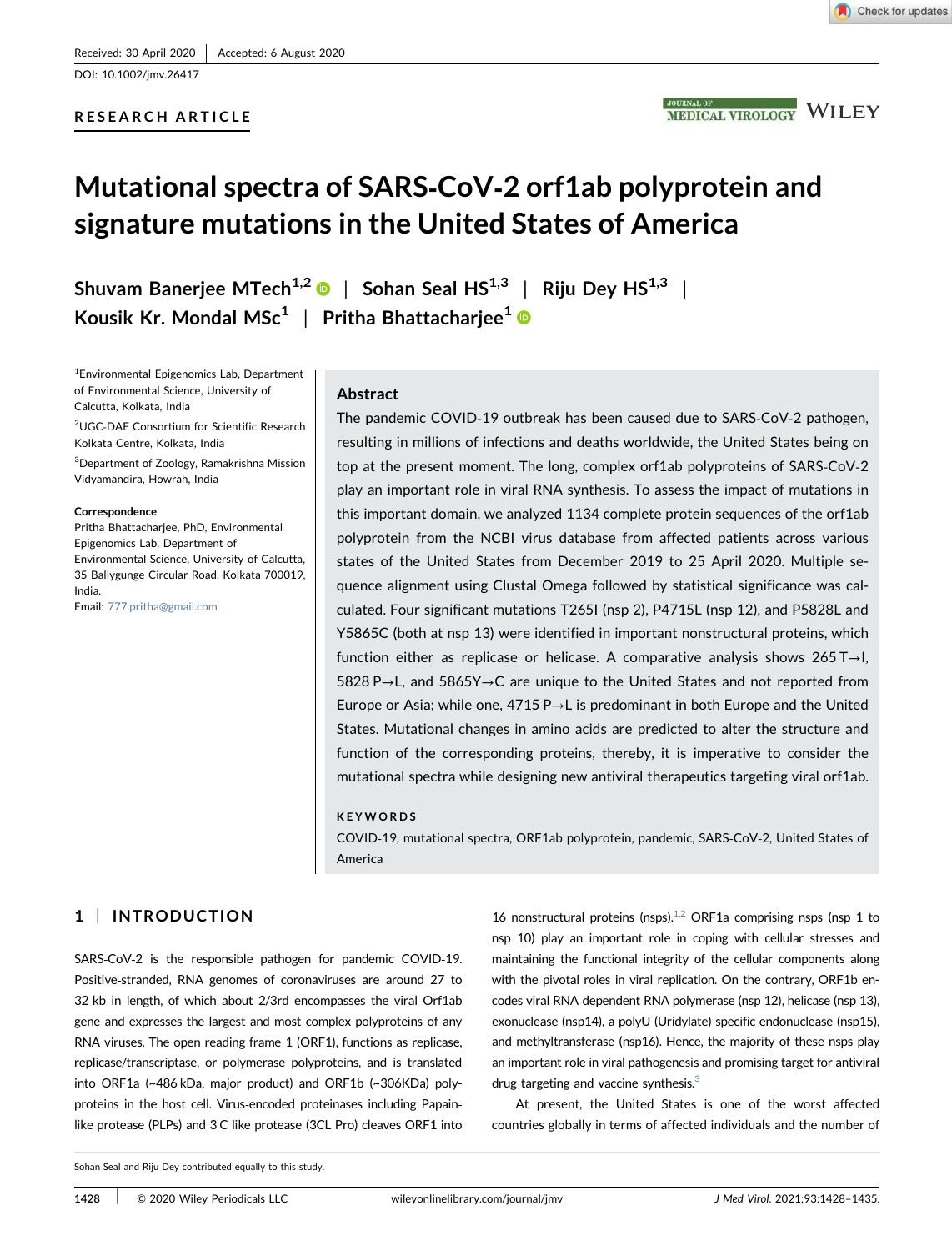deaths. Until 25 April, the United States was reported to have 860 772 positive cases and 44 053 deaths. $^4$  This adverse condition led us to investigate the sequence of the viral whole‐genome reported to the NCBI virus database. As on 25 April 2020 (till 12 noon, IST), around 1134 Orf1ab polyprotein sequences have been submitted from the United States alone. Different states of the United States like Washington DC, New York, Connecticut, Idaho, Georgia, etc have uploaded sequences of the Orf1ab polyprotein into the database. As COVID‐19 originated in Wuhan and was found to extend to different parts of the globe with variations in its virulence, it is imperative to identify the mutations that occurred in the Orf1ab polyprotein and consequent impact in protein structure and interaction with the host body. Hence, the present study aims (a) to identify the mutations observed in the orf1ab polyprotein, (b) to predict the conformational changes of SARS‐CoV‐2 polyprotein due to the mutations, and (c) to identify the signature pattern, if any for the United States.

## 1.1 | Methodology

# 1.1.1 | ORF1ab protein sequence retrieval from the database

The protein sequences were retrieved from the "NCBI Virus" database, the specific input was "SARS‐CoV‐2". Then, the output was refined with a sequence length 7050 to 7100, as the length of the target orf1ab polyprotein is 7096. A total of 1307 sequences were retrieved, among them, 125 sequences were from Asia, 42 from Europe, and 1134 solely from the United States.

# 1.1.2 | Screening of submitted sequences and selection of study sample

Incomplete sequences or sequences with undetermined residues (mentioned as X) were eliminated. A total of 867 orf1ab polyprotein complete sequences deposited from 31 different states of the United States were considered for the present study (Group A). All the above‐mentioned sequences from Asia (Group B) and Europe (Group C) were also selected.

# 1.1.3 | Multiple sequence alignment (MSA) and analysis of mutational spectra

Clustal Omega $5$  was employed to align multiple sequences of each of the above‐mentioned groups. Then, sequences of Group A were subdivided into 31 subgroups depending on the regional source from which the sequence was originated, and MSA was conducted encompassing all subgroups using the ancestral orf1ab polyprotein sequence of Wuhan (YP\_009742608, comprising 7096 residues) as the reference sequence.<sup>6,7</sup> Gap opening penalty and gap extension

**MEDICAL VIROLOGY<sup>-</sup>WILEY-**

penalty was set at 12 and 2, respectively, to ensure that unnecessary gaps are not created during alignment and alterations are visualized easily. Alignment results were thoroughly screened to find out the exact location of the mutations and alteration linked to that position.

# 1.1.4 | Calculation of statistical significance to detect signature mutations of the United States

The number of occurrences of each mutated variant in Groups A, B, and C were calculated (suppose a, b, and c) and then divided by the total number of sequences submitted under that group (suppose x for Group A, y for Group B, and z for Group C). The proportion of each variant in Group A would be a/x and likewise for the other Groups. Then, the P value was calculated through the Z-score using the proportion of the mutant and sample size to establish whether the occurrence of that mutant variant in the United States is significantly higher in comparison to Asia and Europe. Two-tailed P values were calculated using 0.05 as the significance level. $8$  Thus, an attempt has been made to identify the signature mutations in the region of orf1ab polyprotein.

# 1.1.5 | Homology modeling and simulation of protein structure

Structures of the associated nonstructural proteins for the wild type were reported at the I‐Tasser server, however, the structures were not available for the varied amino acid (AA) alteration. To identify the alteration, the Homology Modeling method by I‐Tasser was used to generate the secondary structure, which was then superimposed with the wild type using UCSF Chimera and PyMOL for easy visualization and comparison.

## 2 | RESULTS AND DISCUSSION

To assess the structural variation and identify the signature mutations, if any, among the viral strain(s) identified from the United States, all 1134 sequences, submitted to the NCBI Virus database (December 2019 to 25 April 2020) were retrieved. Following the exclusion criteria mentioned above, 867 complete sequences from 31 different states of the United States were obtained. For each subgroup of Group A, mutations observed in more than 5% studied population were taken into considerations and are shown in Table 1.

A mutation at AA location 265 (Thr→Ile) of nsp2 is observed among ~50% states (subgroups) and 44.2% sequences in the United States (Table 1). Nsp2 is an important domain that takes care of the functional integrity of mitochondria and copes with cellular stress.<sup>9</sup> In addition to this, nsp2 co-operates with nsp4 in viral replication. Nsp12 is important for its RNA‐dependent RNA polymerase (RdRp) activity and Pro→Leu in 4715 at this domain is a significant alteration, reported in 28 out of 31 states. Nsp 13 functions as a helicase

|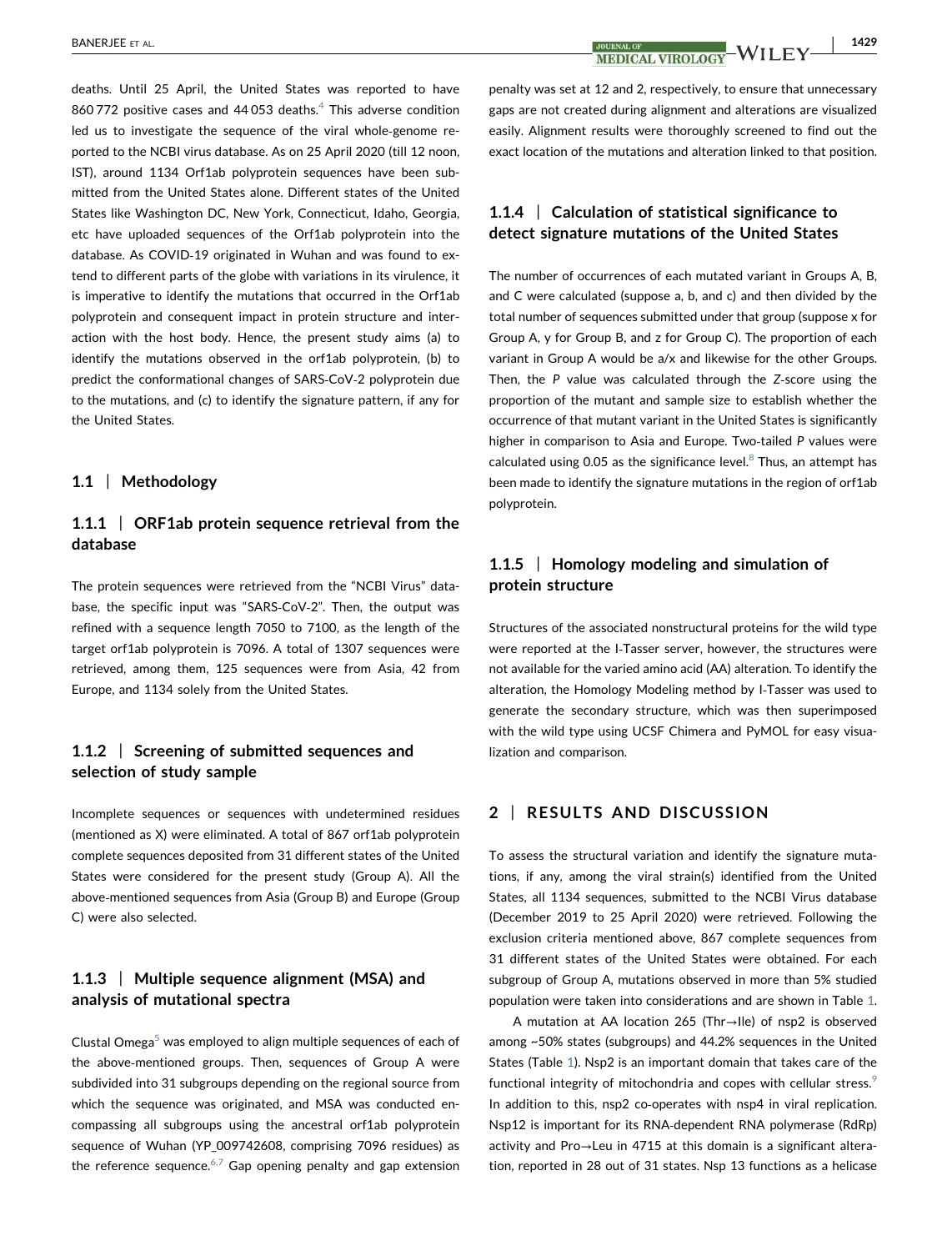TABLE 1 Region‐wise list of mutations at orf1ab polyprotein in the United States

| Name of the state | Sample size    | <b>Mutation</b><br><b>Position</b>  | Location<br>in orf1ab                          | Amino acid<br>alteration                                                                              | Individual with<br>mutated variant                | % Carrying<br>mutated variant       |
|-------------------|----------------|-------------------------------------|------------------------------------------------|-------------------------------------------------------------------------------------------------------|---------------------------------------------------|-------------------------------------|
| Washington        | 500            | 265<br>4715<br>5828<br>5865         | nsp 2<br>nsp 12<br>nsp 13<br>nsp <sub>13</sub> | $T \rightarrow I$<br>$P\rightarrow L$<br>$P \rightarrow L$<br>$Y \rightarrow C$                       | 206<br>226<br>255<br>255                          | 41.2<br>45.2<br>51.0<br>51.0        |
| New York          | 150            | 265<br>3884<br>4715<br>6245         | nsp 2<br>nsp 7<br>nsp 12<br>nsp 14             | $T \rightarrow I$<br>$S \rightarrow L$<br>$P\rightarrow L$<br>$A \rightarrow V$                       | 114<br>28<br>135<br>24                            | 76.0<br>18.7<br>90.0<br>16          |
| Virginia          | 52             | 265<br>3483<br>4715<br>5828<br>5865 | nsp 2<br>nsp 5<br>nsp 12<br>nsp 13<br>nsp 13   | $T \rightarrow I$<br>$L \rightarrow F$<br>$P \rightarrow L$<br>$P \rightarrow L$<br>$Y \rightarrow C$ | 17<br>5<br>38<br>10<br>10                         | 32.7<br>9.6<br>73.1<br>19.2<br>19.2 |
| Idaho             | $21\,$         | 265<br>4715                         | nsp 2<br>nsp 12                                | $T \rightarrow I$<br>$P\rightarrow L$                                                                 | 18<br>19                                          | 85.7<br>90.5                        |
| Connecticut       | 17             | 265<br>4715<br>5828<br>5865         | nsp 2<br>nsp 12<br>nsp 13<br>nsp 13            | $T \rightarrow I$<br>$P \rightarrow L$<br>$P \rightarrow L$<br>$Y \rightarrow C$                      | 11<br>14<br>$\mathbf{1}$<br>$\mathbf{1}$          | 64.7<br>82.4<br>5.9<br>5.9          |
| California        | 16             | 265<br>4715                         | nsp 2<br>nsp 12                                | $T \rightarrow I$<br>$P\rightarrow L$                                                                 | $\overline{4}$<br>5                               | 25.0<br>31.3                        |
| Massachusetts     | 16             | 4715                                | nsp 12                                         | $P \rightarrow L$                                                                                     | 15                                                | 93.8                                |
| Georgia           | 13             | 971<br>3606<br>4715<br>6158         | nsp 3<br>nsp 6<br>nsp 12<br>nsp 14             | $P\rightarrow L$<br>$L \rightarrow F$<br>$P\rightarrow L$<br>$F \rightarrow L$                        | 8<br>$\overline{2}$<br>3<br>$\bf 8$               | 61.5<br>15.3<br>23.1<br>61.5        |
| Utah              | $10\,$         | 265<br>4715<br>5828<br>5865         | nsp 2<br>nsp 12<br>nsp 13<br>nsp <sub>13</sub> | $T \rightarrow I$<br>$P \rightarrow L$<br>$P \rightarrow L$<br>$Y \rightarrow C$                      | 4<br>5<br>4<br>4                                  | 40<br>50<br>40<br>40                |
| Minnesota         | 8              | 265<br>4715<br>5828<br>5865         | nsp 2<br>nsp 12<br>nsp 13<br>nsp 14            | $T \rightarrow I$<br>$P\rightarrow L$<br>$P\rightarrow L$<br>$Y \rightarrow C$                        | 3<br>3<br>3<br>3                                  | 37.5<br>37.5<br>37.5<br>37.5        |
| Florida           | $\,8\,$        | 3606<br>4715<br>5828<br>5865        | nsp 6<br>nsp 12<br>nsp 13<br>nsp 13            | $L \rightarrow F$<br>$P \rightarrow L$<br>$P \rightarrow L$<br>$Y \rightarrow C$                      | $\mathbf{1}$<br>5<br>$\mathbf{1}$<br>$\mathbf{1}$ | 12.5<br>62.5<br>12.5<br>12.5        |
| Illionis          | $\overline{7}$ | 265<br>4715<br>5828<br>5865         | nsp 2<br>nsp 12<br>nsp 13<br>nsp 13            | $T \rightarrow I$<br>$P\rightarrow L$<br>$P\rightarrow L$<br>$Y \rightarrow C$                        | $\mathbf{1}$<br>3<br>$\mathbf{1}$<br>$\mathbf{1}$ | 14.3<br>42.8<br>14.3<br>14.3        |
| lowa              | $\overline{7}$ | 4715                                | nsp 12                                         | $P \rightarrow L$                                                                                     | $\overline{7}$                                    | 100                                 |
| Pennsylvania      | $\sqrt{ }$     | 4715                                | nsp 12                                         | $P\rightarrow L$                                                                                      | $\overline{7}$                                    | 100                                 |
| New Hampshire     | 4              | 265<br>4715<br>4764                 | nsp 2<br>nsp 12<br>nsp 12                      | $T \rightarrow I$<br>$P \rightarrow L$<br>$L \rightarrow F$                                           | 3<br>4<br>$\mathbf{1}$                            | 75<br>100<br>25                     |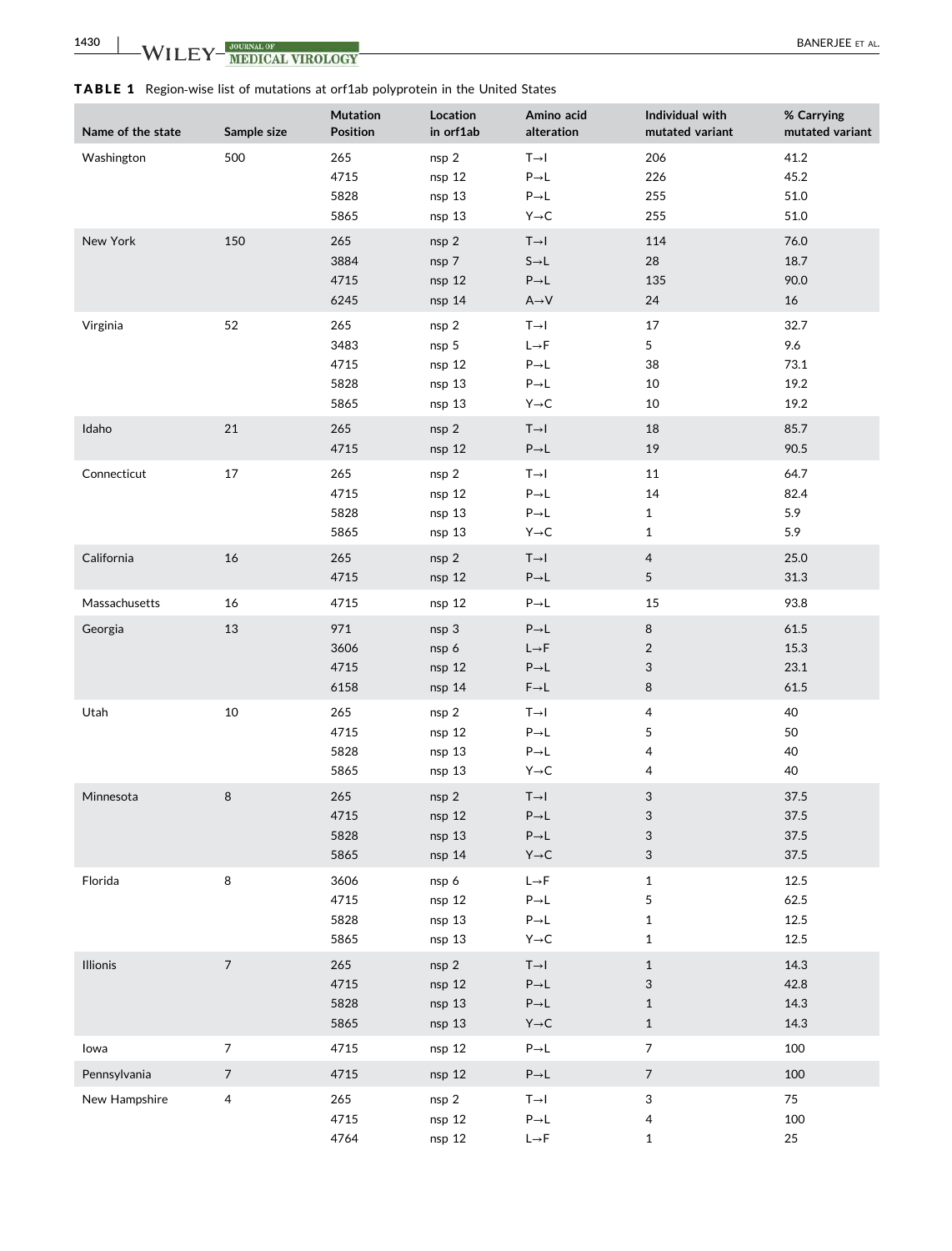#### TABLE 1 (Continued)

| Name of the state | Sample size    | Mutation<br>Position        | Location<br>in orf1ab               | Amino acid<br>alteration                                                                          | Individual with<br>mutated variant                           | % Carrying<br>mutated variant |
|-------------------|----------------|-----------------------------|-------------------------------------|---------------------------------------------------------------------------------------------------|--------------------------------------------------------------|-------------------------------|
| N. Carolina       | $\overline{4}$ | 265<br>4715<br>5828<br>5865 | nsp 2<br>nsp 12<br>nsp 13<br>nsp 13 | $T \rightarrow I$<br>$P\rightarrow L$<br>$P\rightarrow L$<br>$Y \rightarrow C$                    | $\mathbf{1}$<br>$\mathbf{1}$<br>$\mathbf{1}$<br>$\mathbf 1$  | 25<br>25<br>25<br>25          |
| Texas             | 3              | 2124<br>3606<br>4715        | nsp 3<br>nsp 6<br>nsp 12            | $T \rightarrow I$<br>$L \rightarrow F$<br>$P\rightarrow L$                                        | $\overline{2}$<br>$\overline{\mathbf{c}}$<br>$\overline{2}$  | 66.7<br>66.7<br>66.7          |
| Arizona           | 3              | 265<br>4715<br>5828<br>5865 | nsp 2<br>nsp 12<br>nsp 13<br>nsp 13 | $T \rightarrow I$<br>$\mathsf{P}{\rightarrow}\mathsf{L}$<br>$P\rightarrow L$<br>$Y \rightarrow C$ | $\mathbf{1}$<br>$\mathbf{1}$<br>$\overline{2}$<br>$\sqrt{2}$ | 33.3<br>33.3<br>66.7<br>66.7  |
| Ohio              | 3              | 3606<br>4715                | nsp 6<br>nsp 12                     | $L \rightarrow F$<br>$P\rightarrow L$                                                             | $\mathbf{1}$<br>$\overline{2}$                               | 33.3<br>66.7                  |
| Rhode Island      | $\sqrt{3}$     | 265<br>4715                 | nsp 2<br>nsp 12                     | $T \rightarrow I$<br>$P\rightarrow L$                                                             | $\mathbf{1}$<br>3                                            | 33.3<br>100                   |
| Nebraska          | $\sqrt{2}$     | 392<br>876<br>4715          | nsp 2<br>nsp 3<br>nsp 12            | $G \rightarrow D$<br>$A \rightarrow T$<br>$P\rightarrow L$                                        | $\overline{2}$<br>$\overline{2}$<br>$\overline{\mathbf{c}}$  | 100<br>100<br>100             |
| Nevada            | $\sqrt{2}$     | 3606<br>6669                | nsp 6<br>nsp 15                     | $L \rightarrow F$<br>$A \rightarrow V$                                                            | $1\,$<br>$1\,$                                               | 50<br>50                      |
| S. Carolina       | $\sqrt{2}$     | 971<br>5401<br>6158         | nsp 3<br>nsp 13<br>nsp 14           | $\mathsf{P}{\rightarrow}\mathsf{L}$<br>$P\rightarrow L$<br>$F \rightarrow L$                      | $\overline{2}$<br>$\mathbf{1}$<br>$\overline{2}$             | 100<br>50<br>100              |
| New Orlando       | $\overline{2}$ | 265<br>4715                 | nsp 2<br>nsp 12                     | $T \rightarrow I$<br>$P\rightarrow L$                                                             | $\overline{2}$<br>$\overline{2}$                             | 100<br>100                    |
| Kansas            | $\mathbf{1}$   | 4715                        | nsp 12                              | $\mathsf{P}{\rightarrow}\mathsf{L}$                                                               | $\mathbf{1}$                                                 | 100                           |
| Louisiana         | $\mathbf 1$    | 265<br>3352<br>4715         | nsp 2<br>nsp 5<br>nsp 12            | $T \rightarrow I$<br>$L \rightarrow F$<br>$P\rightarrow L$                                        | $1\,$<br>$\mathbf{1}$<br>$\mathbf{1}$                        | 100<br>100<br>100             |
| Maryland          | $\mathbf 1$    | 4715                        | nsp 12                              | $P\rightarrow L$                                                                                  | $\mathbf{1}$                                                 | 100                           |
| Missouri          | $\mathbf{1}$   | 4715                        | nsp 12                              | $\mathsf{P}{\rightarrow}\mathsf{L}$                                                               | $\mathbf{1}$                                                 | 100                           |
| New Jersey        | $\mathbf{1}$   | 4715<br>6528                | nsp 12<br>nsp 15                    | $P\rightarrow L$<br>$\mathsf{G}{\rightarrow}\mathsf{D}$                                           | $\mathbf{1}$<br>$\mathbf{1}$                                 | 100<br>100                    |
| Hawaii            | $\mathbf 1$    | 4715                        | nsp 12                              | $P\rightarrow L$                                                                                  | $\mathbf{1}$                                                 | 100                           |
| Wisconsin         | $\mathbf 1$    | 6679                        | nsp 15                              | $L\rightarrow$ del                                                                                | $\mathbf 1$                                                  | 100                           |
| Total             | 867            |                             |                                     |                                                                                                   |                                                              |                               |

protein, which is a key enzyme in viral replication, and therefore, two mutations, P5828L and Y5865C observed in this domain, are expected to alter in structure‐function and interaction with the host's target site. These two mutations, in particular, are observed and presumed to be linked and found in equal proportions (0.321), among affected individuals from 9 out of 31 states.

All these four mutations are widely observed throughout the country, but some mutations are consistently observed in specific regions (Figure 1). Georgia and South Carolina are two neighboring states sharing common borders in the South East region of the United States and both carry the mutant variant Leucine at the position of 971 (P→L) at nsp 3 and 6158 (F→L) at nsp14 in more than 60% cases. Another mutation, 3606 L→F is found in nsp6, and individuals from Florida, Texas, Ohio, Nevada, and Georgia had this mutation with a frequency of more than 10%. Nsp 6 plays a role in the initial induction of autophagosomes from the host endoplasmic reticulum, but gradually limits the expansion of these phagosomes which are unable to deliver viral components to lysosomes. It is

|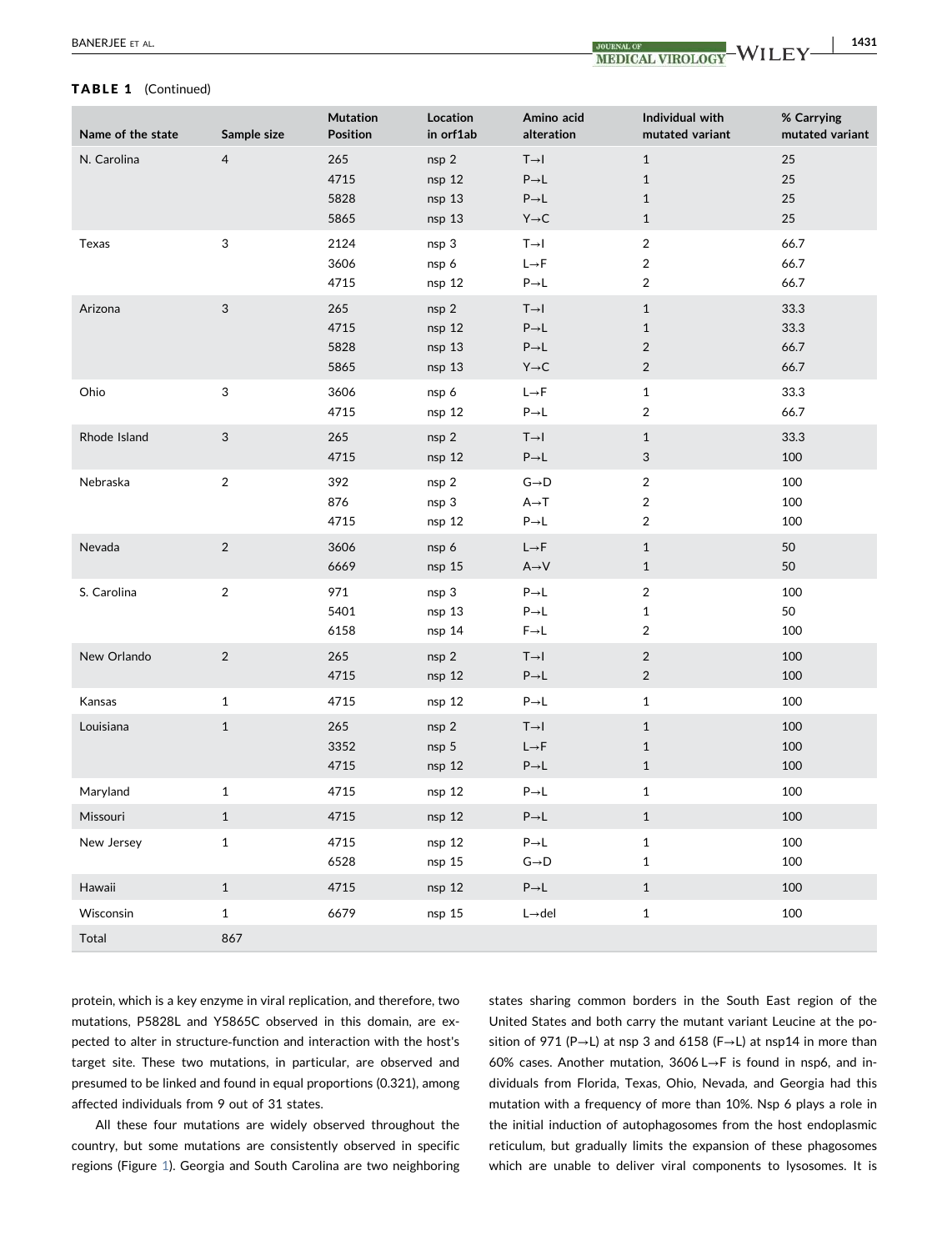

FIGURE 1 Mutational hotspots and the corresponding variants found in different geographical regions of the United States

important to note here that 3606 L→F mutations were found in Italy while analyzing Group C (present study), which further strengthens our previous reporting.<sup>10</sup>

To study the implication of these mutations, we have compared the prevalence of T265I in the European and Asian populations with that of the United States population. Strikingly, Threonine at 265 is the wild type AA found in all sequences from Europe and 119 out of 125 sequences from Asia. Therefore, the mutated AA Isoleucine is present in only 4.8% patient population in Asia, null in the European population so far, but observed in 44.2% patient population (383 out of 867) in the United States, establishing it to be a signature mutation of the country ( $P \leq .0001$ ).

Let us consider the mutation 4715 P→L, which is quite common in Europe and present in countries like Spain, France, Greece, etc, and the AA variant Leucine is found in 51.6% (16 out of 31 sequences deposited by European countries). In the United States, the frequency of Leucine is 58.1%, not significantly higher in comparison to Europe  $(P = .47)$  but clearly so compared with Asia (<0.0001). However, the mutant Leucine at 4715 is consistently observed in America. Two other most frequent mutations in the United States are 5828 P→L and 5865 Y→C, found in equal proportion (both observed 278 out of 867), presumed to be linked, and exclusively found in the United States, so far (Table 2).

The four signature mutations are located in nsp 2, nsp 12, and nsp 13, respectively (Figure 2). Nonstructural protein 2 is assumed to be responsible in the modulation of the host cell survival signaling pathway by interacting with PHB and PHB2 in the host body.<sup>9,11,12</sup> Change of a polar AA (threonine) to a nonpolar one (isoleucine) makes it hydrophobic and induces structural alteration in that domain, which is observed by simulating the structure of the nsp2 protein harboring mutated allele through homology modeling using I-Tasser. $13-15$ 

Structure prediction for wild type nsps is already available in I‐Tasser; which gave us the opportunity to evaluate and superimpose three altered nsp structures (nsp 2, nsp 12, and nsp 13; against the said signature mutations), using UCSF Chimera<sup>16</sup> and PyMOL<sup>17</sup> for

TABLE 2 The signature mutations of the United States and proportional presence of those mutations in the Asian and European continent

| Mutational hotspot in<br>orf1ab pp | Location in<br>orf1ab pp | <b>United States</b><br>(Grp 1) | Asia (Grp 2)     | P value (Grp 1 and<br>Grp <sub>2</sub> | Europe (Grp 3)  | P value (Grp 1 and<br>Grp 3) |
|------------------------------------|--------------------------|---------------------------------|------------------|----------------------------------------|-----------------|------------------------------|
| T <sub>265</sub>                   | nsp <sub>2</sub>         | $383/867 = 0.442$               | $6/125 = 0.048$  | 00001                                  | $0/31 = 0.0$    | 00001                        |
| P4715L                             | nsp 12 or RdRp           | $504/867 = 0.581$               | $14/125 = 0.112$ | 00001                                  | $16/31 = 0.516$ | .47152                       |
| P5828L                             | nsp 13 or Helicase       | $278/867 = 0.321$               | $0/125 = 0$      | < 0.00001                              | $0/31 = 0.0$    | .00014                       |
| Y5865C                             | nsp 13 or Helicase       | $278/867 = 0.321$               | $0/125 = 0$      | < 0.00001                              | $0/31 = 0.0$    | .00014                       |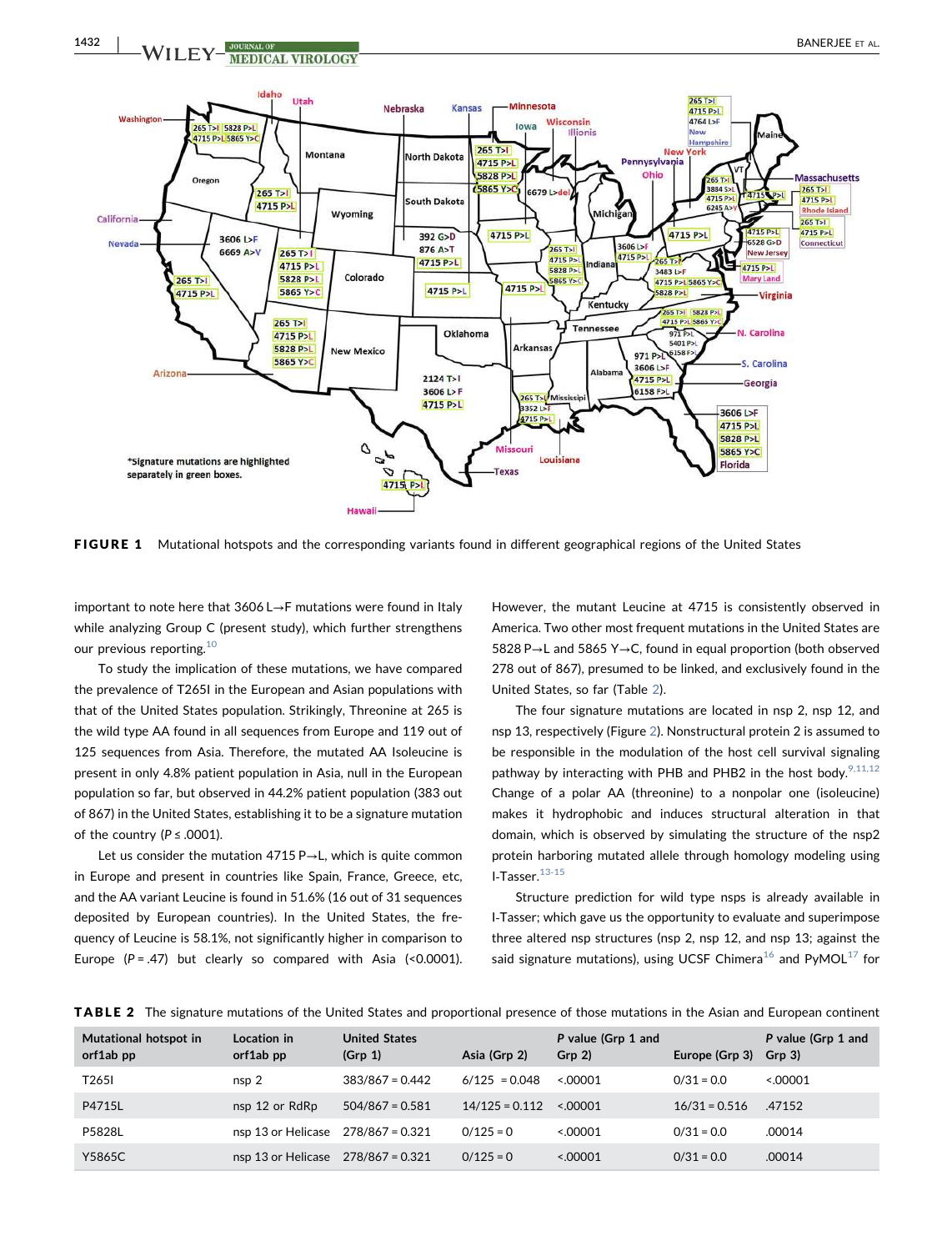| 1433



FIGURE 2 Mapping of orf1ab polyprotein and four signature mutations of the United States

clear visualization of the alteration (Figure 3A). RdRp (nsp 12) is responsible for viral replication and transcription. Although SARS‐ CoV-2 and SARS-CoV share about 79% genome similarity, $^{18,19}$  with regard to nsp12, the similarity increases as high as 98%, inferring the evolutionary significance of these conserved regions.<sup>8,20</sup> RdRp is a major antiviral drug target<sup>21,22</sup> and thus the structural alteration due to the mutant AA has important implications. Comparing the superimposed structure of RdRp, four small domains with the altered



FIGURE 3 Structural comparison of nsp 2, nsp 12, and nsp 13 by superimposing the mutant structure over the wild type; (A) mutant nsp2 with corresponding wild type; (B) mutant nsp12 with corresponding wild type and (C) mutant nsp13 with corresponding wild type, compared through superimposition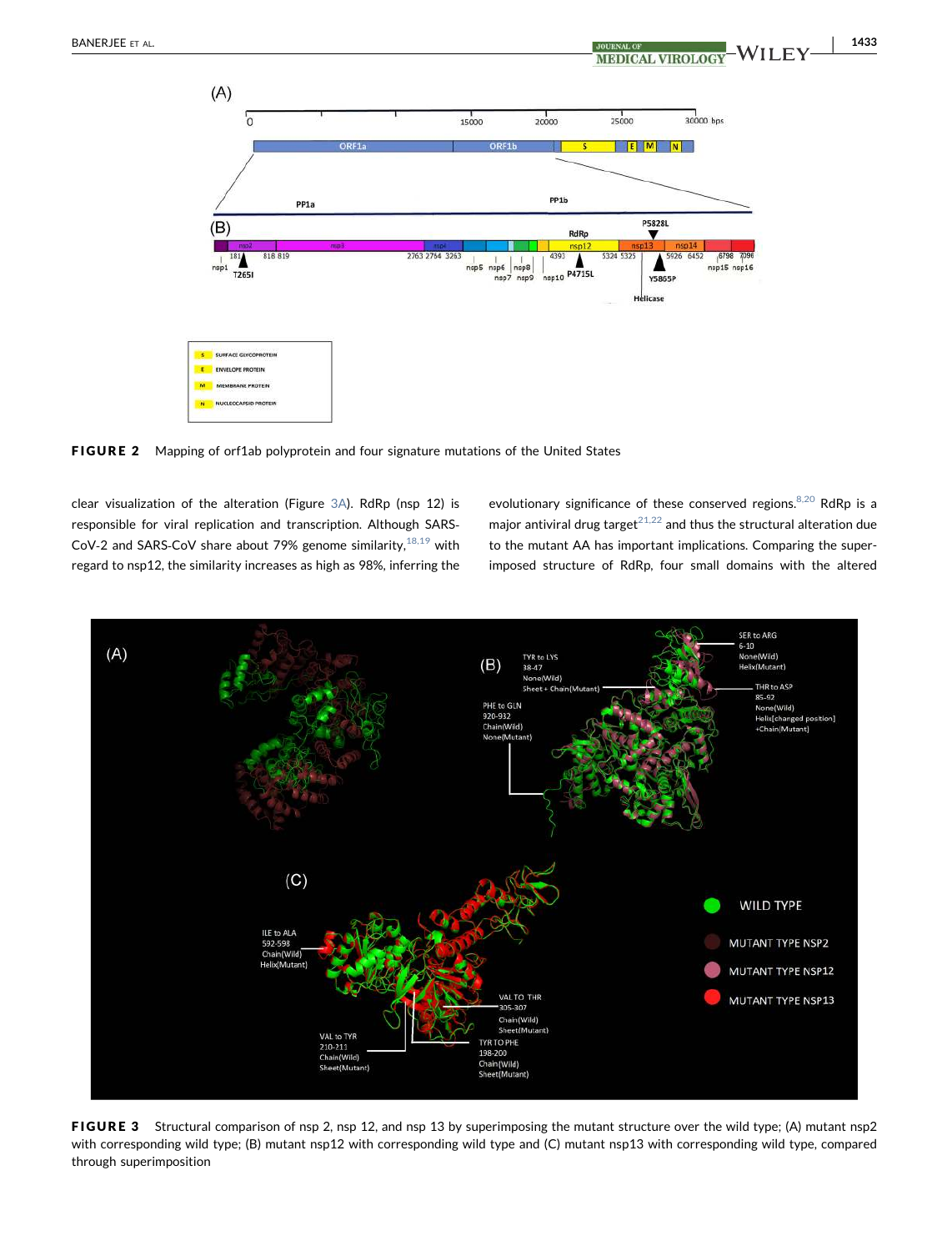1434 | **INALIA EN <sup>JOURNAL OF CONTRACT CONTRACT CONTRACT CONTRACT CONTRACT CONTRACT CONTRACT CONTRACT CONTRACT CONTRACT CONTRACT CONTRACT CONTRACT CONTRACT CONTRACT CONTRACT CONTRACT CONTRACT CONTRACT CONTRACT CONTRACT CON**</sup>

structure in the mutant sequence have been observed (Figure 3B) and these need to be investigated further. Helicase (nsp 13) is a multifunctional protein having a zinc‐binding domain in the N‐terminus exhibiting RNA and DNA duplex‐unwinding activities with 5' to 3' polarity.<sup>11,12</sup> Figure 3C exhibits some important structural alterations due to those two mutations present in close proximity near the N-terminus; including a major structural alteration, where a loop or chain‐like structure is transformed into a helix, found near the N-terminus of nsp 13. The length of nsp 13 or Helicase protein is 601 (5325‐5925 of orf1ab polyprotein) and the above‐mentioned alteration is found in the location 592 to 598, indicating a possible variation in functional outcome.

## 3 | CONCLUSIONS

The orf1ab polyprotein of SARS‐CoV‐2 encompasses mutational spectra. Compared with the European and Asian strain(s), four characteristic mutations, 265 T→I (nsp 2), 4715 P→L (nsp 12), 5828 P→L (nsp 13), and 5865Y→C (nsp 13) are observed, which can be considered as a signature pattern for the United States. It is noteworthy to mention here that 5828 P→L and 5865Y→C are exclusively found in the United States until now; whereas 265 T→I is found in very low abundance in Asia (4.42%) and not found at all in Europe. 4715 P→L is commonly found in both the United States (58.1%) and Europe (51.6%) but present in low abundance in Asia (11.2%). 971 P→L and 6158 F→L are frequently observed in Georgia and South Carolina, only representing the South‐East region of the country. All of the four signature mutations caused structural alteration in their respective nonstructural proteins (nsp 2, nsp 12, and nsp 13). Thereby, it is essential to consider the mutational spectra while designing new antiviral therapeutics targeting viral orf1ab.

## ACKNOWLEDGMENTS

The authors acknowledge the UGC‐DAE‐CSR Kolkata Centre for providing a fellowship to Shuvam Banerjee.

### CONFLICT OF INTERESTS

The authors declare that there are no conflict of interests.

## AUTHOR CONTRIBUTIONS

SB had the idea; SB, SS, RD, and KKM did the experiments; SB analyzed the data; SB and PB interpreted the data; SS, RD, KKM, and PB searched the literature; SS and RD did the referencing; SB and PB wrote the manuscript; SS and RD prepared figures; PB supervised the overall study.

#### DATA AVAILABILITY STATEMENT

The data that support the findings of this study are available from the corresponding author upon reasonable request.

#### ORCID

Shuvam Banerjee in http://orcid.org/0000-0001-6813-5778 Pritha Bhattacharjee n https://orcid.org/0000-0002-4623-7746

#### REFERENCES

- 1. Harcourt BH, Jukneliene D, Kanjanahaluethai A, et al. Identification of severe acute respiratory syndrome coronavirus replicase products and characterization of papain‐like protease activity. J Virol. 2004;78(24): 13600‐13612. https://doi.org/10.1128/JVI.78.24.13600-13612.2004
- 2. Stobart CC, Sexton NR, Munjal H, et al. Chimeric exchange of coronavirus nsp5 proteases (3CLpro) identifies common and divergent regulatory determinants of protease activity. J Virol. 2013;87(23): 12611‐12618. https://doi.org/10.1128/JVI.02050-13
- 3. Gordon DE, Jang GM, Bouhaddou M, et al. A SARS‐CoV‐2‐human protein‐protein interaction map reveals drug targets and potential drug‐repurposing. Nature. 2020;583:459‐468. https://doi.org/10. 1038/s41586‐020‐2286‐9
- 4. https://www.who.int/emergencies/diseases/novel-coronavirus-2019. Accessed 25 April 2020 (Time 12 noon, GMT +5:30).
- 5. Madeira F, Park YM, Lee J, et al. The EMBL‐EBI search and sequence analysis tools APIs in 2019. Nucleic Acids Res. 2019;47: W636‐W641.
- 6. O'Leary NA, Wright MW, Brister JR, et al. Reference sequence (RefSeq) database at NCBI: current status, taxonomic expansion, and functional annotation. Nucleic Acids Res. 2016;44:733‐745. https:// doi.org/10.1093/nar/gkv1189
- 7. Flynn JA, Purushotham D, Choudhary MNK. Exploring the coronavirus epidemic using the new WashU virus genome browser. bioRxiv. 2020. https://doi.org/10.1101/2020.02.07.939124
- 8. Pachetti M, Marini B, Benedetti F, et al. Emerging SARS‐CoV‐2 mutation hot spots include a novel RNA‐dependent‐RNA polymerase variant. J Transl Med. 2020;18:179. https://doi.org/10.1186/s12967- 020-02344-6
- 9. Chowdhury I, Thompson WE, Thomas K. Prohibitins role in cellular survival through Ras-Raf-MEK-ERK pathway. J Cell Physiol. 2014; 229(8):998‐1004. https://doi.org/10.1002/jcp.24531
- 10. Banerjee S, Dhar S, Bhattacharjee S, Bhattacharjee P. Decoding the lethal effect of SARS‐CoV‐2 (novel coronavirus) strains from global perspective: molecular pathogenesis and evolutionary divergence. bioRxiv. 2020. https://doi.org/10.1101/2020.04.06.027854
- 11. Zhang C, Zheng W, Huang X, Bell E, Zhou X, Zhang Y. Protein structure and sequence re‐analysis of 2019‐nCoV genome does not indicate snakes as its intermediate host or the unique similarity between its spike protein insertions and HIV‐1. J Proteome Res. 2020;19: 1351‐1360. https://doi.org/10.1021/acs.jproteome.0c00129
- 12. Huang X, Pearcs R, Zhang Y. Computational design of peptides to block binding of the SARS‐CoV‐2 spike protein to human ACE2. Aging. 2020;12:11263‐11276. https://doi.org/10.18632/ aging.103416
- 13. Yang J, Yan R, Roy A, Xu D, Poisson J, Zhang Y. The I‐TASSER suite: protein structure and function prediction. Nat Methods. 2015;12(1): 7‐8. https://doi.org/10.1038/nmeth.3213
- 14. Roy A, Kucukural A, Zhang Y. I‐TASSER: a unified platform for automated protein structure and function prediction. Nat Protoc. 2010;5: 725‐738. https://doi.org/10.1038/nprot.2010.5
- 15. Zhang Y. I-TASSER server for protein 3D structure prediction. BMC Bioinformatics. 2008;9:40.
- 16. Pettersen EF, Goddard TD. UCSF Chimera—a visualization system for exploratory research and analysis. J Comput Chem. 2004;25: 1605‐1612. https://doi.org/10.1002/jcc.20084
- 17. The PyMOL Molecular Graphics System, Version 1.2r3pre, Schrödinger, LLC.